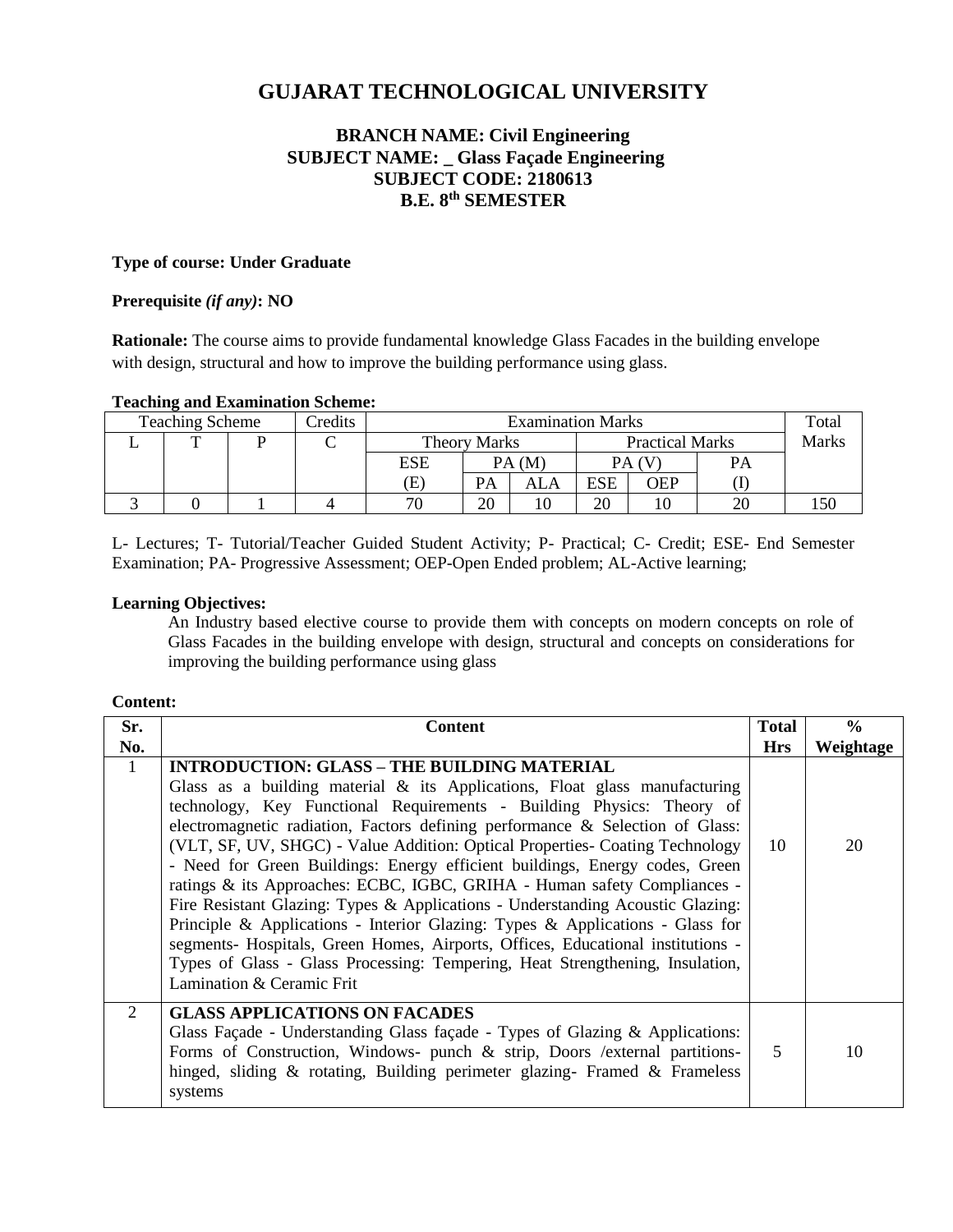| 3              | STRUCTURAL DESIGNING OF GLASS & GLASS FACADE<br>Key Design Basis – Strength, Deflection, Earthquake & Natural disasters, Thermal<br>Breakage resistance - Design for safety - Design for serviceability                                                                                                                                                                                                                                                                                                                                                                                                                                                                                                   | 10 | 15 |
|----------------|-----------------------------------------------------------------------------------------------------------------------------------------------------------------------------------------------------------------------------------------------------------------------------------------------------------------------------------------------------------------------------------------------------------------------------------------------------------------------------------------------------------------------------------------------------------------------------------------------------------------------------------------------------------------------------------------------------------|----|----|
| $\overline{4}$ | <b>DESIGN APPROACH &amp; METHOD</b><br>Linear analysis: Wind load calculations, deflection and stress checking - Non-<br>linear analysis-Introduction and methodology $-$ Framing - What is structural<br>framing, How structural framing is done - Framing of – Steel, Aluminium - Design<br>of Glass and Glazing: Structural Design of Glass - Wind load analysis - Thickness<br>analysis - Stress analysis - Size & Aspect ratio analysis - Innovative designs<br>(skylights, balustrades & canopies) - Design of Glazing and Fixtures - Design of<br>Glass Supporting systems - Design of interfacing with Buildings (fixing and<br>anchorages) - Component, framing sizing $\&$ Optimizing the frame | 10 | 35 |
| 5              | <b>GLASS FACADE TESTING &amp; CERTIFICATION</b><br>Codes & Regulations - Allowable limits - Need for Façade Testing - FAÇADE<br>TESTING & CERTIFICATION - Weather performance, Structural load, Seismic<br>floor displacement, Acoustic performance, Fire test, Thermal & U-Value test -<br><b>ON-SITE TESTS</b>                                                                                                                                                                                                                                                                                                                                                                                          | 10 | 20 |

# **Suggested Specification table with Marks (Theory):**

| <b>Distribution of Theory Marks</b> |                |                |                |         |                   |  |  |
|-------------------------------------|----------------|----------------|----------------|---------|-------------------|--|--|
| <b>R</b> Level                      | <b>U</b> Level | <b>A</b> Level | <b>N</b> Level | E Level | $\mathbb C$ Level |  |  |
|                                     | ັ              | 20             |                |         |                   |  |  |

### **Legends: R: Remembrance; U: Understanding; A: Application, N: Analyze and E: Evaluate C: Create and above Levels (Revised Bloom's Taxonomy)**

Note: This specification table shall be treated as a general guideline for students and teachers. The actual distribution of marks in the question paper may vary slightly from above table.

# **Reference Books:**

- 1. Structural Glass: Hugh Dutton, Peter Rice: 9780419199403
- 2. Structural Glass Facades and Enclosures, Mic Patterson; ISBN: 978-0-470-93185-1
- 3. Joseph S. Amstock's Glass in Construction (McGraw-Hill, 1997)
- 4. Envelope Design for Buildings ISBN 0750628545 by William Allen
- 5. Thomas Herzog, "Facade Construction Manual." Birkhauser, 2004

### **References:**

- 1. Glass in Architecture ISBN 0714829226 by Michael Wigginton
- 2. FOSG Architectural Guide
- 3. Glass Academy Foundation Manual Volume I
- 4. Glass Academy Foundation Manual Volume II
- 5. Glass Academy Foundation Manual Volume III

# **Course Outcome:**

After learning the course the students should be able to:

- Understand Glass as a building material, its various applications and benefits
- Design and analyze the suitable façade based on drawings

### **Major Equipment:**

Students may be exposed to following software/tools used for the design of various components.